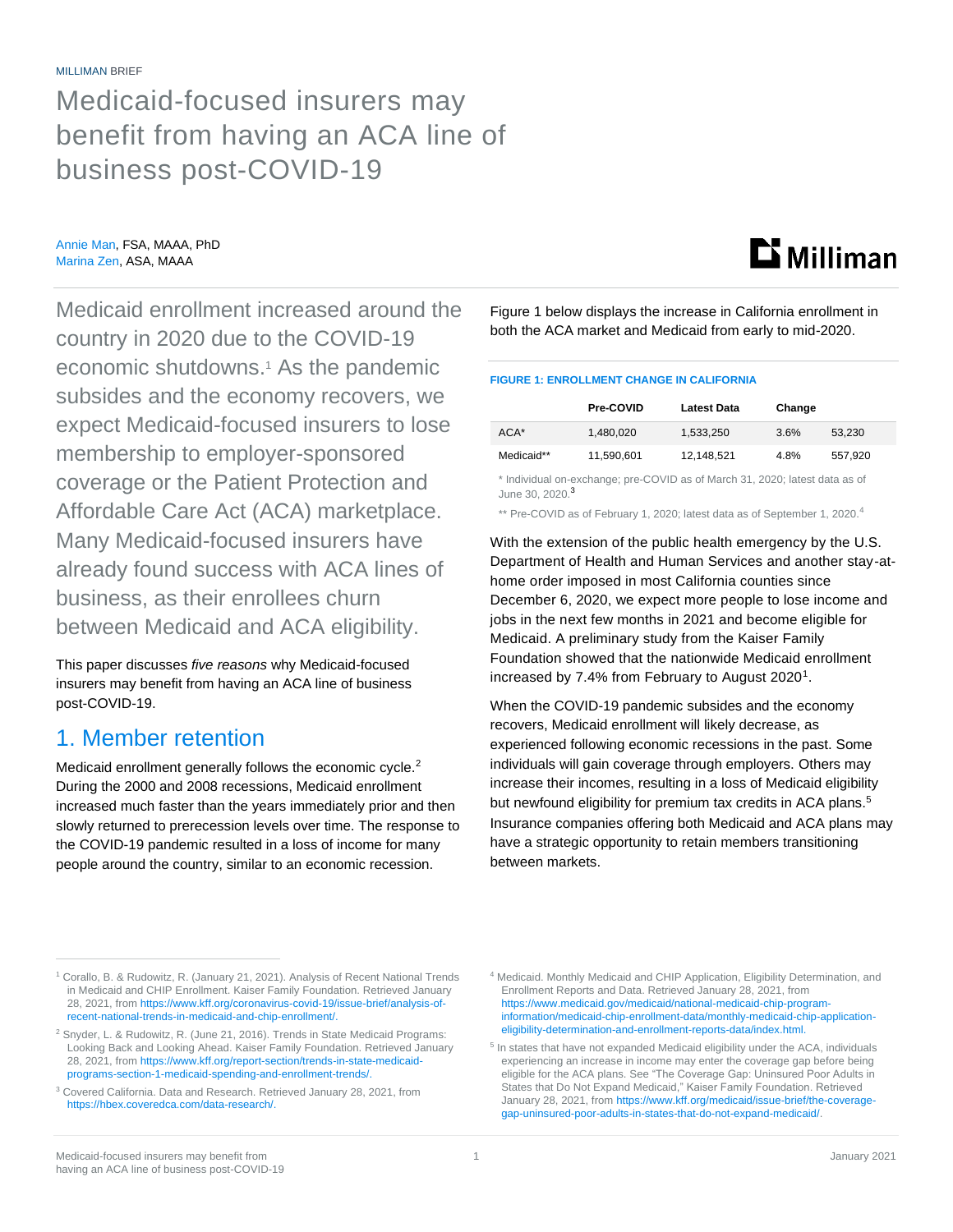## 2. Low pricing risk expected in the ACA market in the near term

Premiums in many states have started to trend toward stabilization in recent years.<sup>6</sup> For example, in the California individual market, the average premium has been stable since 2019.<sup>7</sup> The profitability in this market, implied by the loss ratios, has improved significantly since 2018, as shown in Figure 2. All else equal, both indicators suggest lower health plan pricing risk in the near term. The next couple of years may be a good time for Medicaid-focused insurers to consider entering the ACA market.





California is one example where state-level guidance promoted premium stability, as the state provided guidance to plans for funding the cost-sharing reduction subsidies and implemented a state-level individual mandate. However, similar trends were observed in a nationwide analysis done by the Kaiser Family Foundation,<sup>9</sup> indicating lower pricing risk in states other than California as well.

<sup>7</sup> The average premium change is 0.8% from 2019 to 2020 and 0.5% from 2020 to 2021. Se[e https://www.coveredca.com/newsroom/news](https://www.coveredca.com/newsroom/news-releases/2019/07/19/covered-california-releases-regional-data-behind-record-low-0-8-percent-rate-change-for-the-individual-market-in-2020/)[releases/2019/07/19/covered-california-releases-regional-data-behind-record-low-](https://www.coveredca.com/newsroom/news-releases/2019/07/19/covered-california-releases-regional-data-behind-record-low-0-8-percent-rate-change-for-the-individual-market-in-2020/)[0-8-percent-rate-change-for-the-individual-market-in-2020/](https://www.coveredca.com/newsroom/news-releases/2019/07/19/covered-california-releases-regional-data-behind-record-low-0-8-percent-rate-change-for-the-individual-market-in-2020/) and [https://www.coveredca.com/newsroom/news-releases/2020/10/30/covered](https://www.coveredca.com/newsroom/news-releases/2020/10/30/covered-california-starts-open-enrollment-and-consumers-can-begin-signing-up-for-2021-health-care-coverage-on-sunday/#:~:text=For%20consumers%20who%20need%20to,rate%20change%20of%200.5%20percent)[california-starts-open-enrollment-and-consumers-can-begin-signing-up-for-2021](https://www.coveredca.com/newsroom/news-releases/2020/10/30/covered-california-starts-open-enrollment-and-consumers-can-begin-signing-up-for-2021-health-care-coverage-on-sunday/#:~:text=For%20consumers%20who%20need%20to,rate%20change%20of%200.5%20percent) [health-care-coverage-on](https://www.coveredca.com/newsroom/news-releases/2020/10/30/covered-california-starts-open-enrollment-and-consumers-can-begin-signing-up-for-2021-health-care-coverage-on-sunday/#:~:text=For%20consumers%20who%20need%20to,rate%20change%20of%200.5%20percent)[sunday/#:~:text=For%20consumers%20who%20need%20to,rate%20change%20](https://www.coveredca.com/newsroom/news-releases/2020/10/30/covered-california-starts-open-enrollment-and-consumers-can-begin-signing-up-for-2021-health-care-coverage-on-sunday/#:~:text=For%20consumers%20who%20need%20to,rate%20change%20of%200.5%20percent) [of%200.5%20percent](https://www.coveredca.com/newsroom/news-releases/2020/10/30/covered-california-starts-open-enrollment-and-consumers-can-begin-signing-up-for-2021-health-care-coverage-on-sunday/#:~:text=For%20consumers%20who%20need%20to,rate%20change%20of%200.5%20percent) (both retrieved January 28, 2021).

<sup>8</sup> CMS. 2011-2019 Medical Loss Ratio Data and System Resources. Retrieved January 28, 2021, fro[m https://www.cms.gov/CCIIO/Resources/Data-](https://www.cms.gov/CCIIO/Resources/Data-Resources/mlr)[Resources/mlr.](https://www.cms.gov/CCIIO/Resources/Data-Resources/mlr) Loss ratios shown in the graph are defined as incurred claims divided by earned premium.

# 3. Advantage of negotiating lower provider payments

Medicaid-focused insurance companies may be able to leverage their existing relationships with Medicaid providers when setting up provider networks for other lines of business. Providers participating in Medicaid are generally more likely to accept reimbursement below traditional commercial reimbursement levels. To the extent that Medicaid-focused insurance companies can negotiate lower provider payment rates than competitors, they may be able to offer lower premium plans in the ACA market. This advantage is key for obtaining a high market share in some service areas.

# 4. Claims data availability for risk adjustment and quality performance reporting when enrollees churn between Medicaid and ACA eligibility

Similar to Medicaid, membership churn is high in ACA plans as an individual's eligibility for premium tax credits fluctuates. A health plan with only ACA business or only Medicaid business may have only a partial year of data and an incomplete care management history for the portion of its membership transitioning between those markets. The current ACA market is primarily made up of individuals who are eligible for premium tax credits, and nearly half of the enrollees have incomes below 250% of the federal poverty level (FPL). <sup>10</sup> Prevalence of chronic diseases and poor health status is higher in low-income communities. <sup>11</sup> With a few months of coverage, ACA insurers may not have all the opportunities to provide care for all of their chronic conditions, therefore capturing all the diagnosis codes. Medicaid-focused companies may own a tremendous amount of the claims and medical history data of these members, which helps identify missing diagnosis records for reporting and analyzing data to improve risk adjustment outcomes and the quality of the ACA plans offered by the same entity.

<sup>6</sup> Society of Actuaries (March 2020). Fifty States, Fifty Stories: A Decade of Health Care Reform Under the ACA. Retrieved January 28, 2021, from [https://www.soa.org/globalassets/assets/files/resources/research-report/2020/50](https://www.soa.org/globalassets/assets/files/resources/research-report/2020/50-states-50-stories.pdf) [states-50-stories.pdf.](https://www.soa.org/globalassets/assets/files/resources/research-report/2020/50-states-50-stories.pdf)

<sup>&</sup>lt;sup>9</sup> Fehr, R., McDermott, D., & Cox, C. (May 13, 2020). Individual Insurance Market Performance in 2019. Retrieved January 28, 2021, from [https://www.kff.org/private-insurance/issue-brief/individual-insurance-market](https://www.kff.org/private-insurance/issue-brief/individual-insurance-market-performance-in-2019/)[performance-in-2019/.](https://www.kff.org/private-insurance/issue-brief/individual-insurance-market-performance-in-2019/)

<sup>10</sup> CMS. 2020 Marketplace Open Enrollment Period Public Use Files. Retrieved January 28, 2021, fro[m https://www.cms.gov/Research-Statistics-Data-and-](https://www.cms.gov/Research-Statistics-Data-and-Systems/Statistics-Trends-and-Reports/Marketplace-Products/2020-Marketplace-Open-Enrollment-Period-Public-Use-Files)[Systems/Statistics-Trends-and-Reports/Marketplace-Products/2020-Marketplace-](https://www.cms.gov/Research-Statistics-Data-and-Systems/Statistics-Trends-and-Reports/Marketplace-Products/2020-Marketplace-Open-Enrollment-Period-Public-Use-Files)[Open-Enrollment-Period-Public-Use-Files.](https://www.cms.gov/Research-Statistics-Data-and-Systems/Statistics-Trends-and-Reports/Marketplace-Products/2020-Marketplace-Open-Enrollment-Period-Public-Use-Files)

<sup>&</sup>lt;sup>11</sup> Centers for Disease Control and Prevention (September 1, 2016). Chronic Disease Disparities by County Economic Status and Metropolitan Classification, Behavioral Risk Factor Surveillance System, 2013. Retrieved January 28, 2021, fro[m https://www.cdc.gov/pcd/issues/2016/16\\_0088.htm.](https://www.cdc.gov/pcd/issues/2016/16_0088.htm)